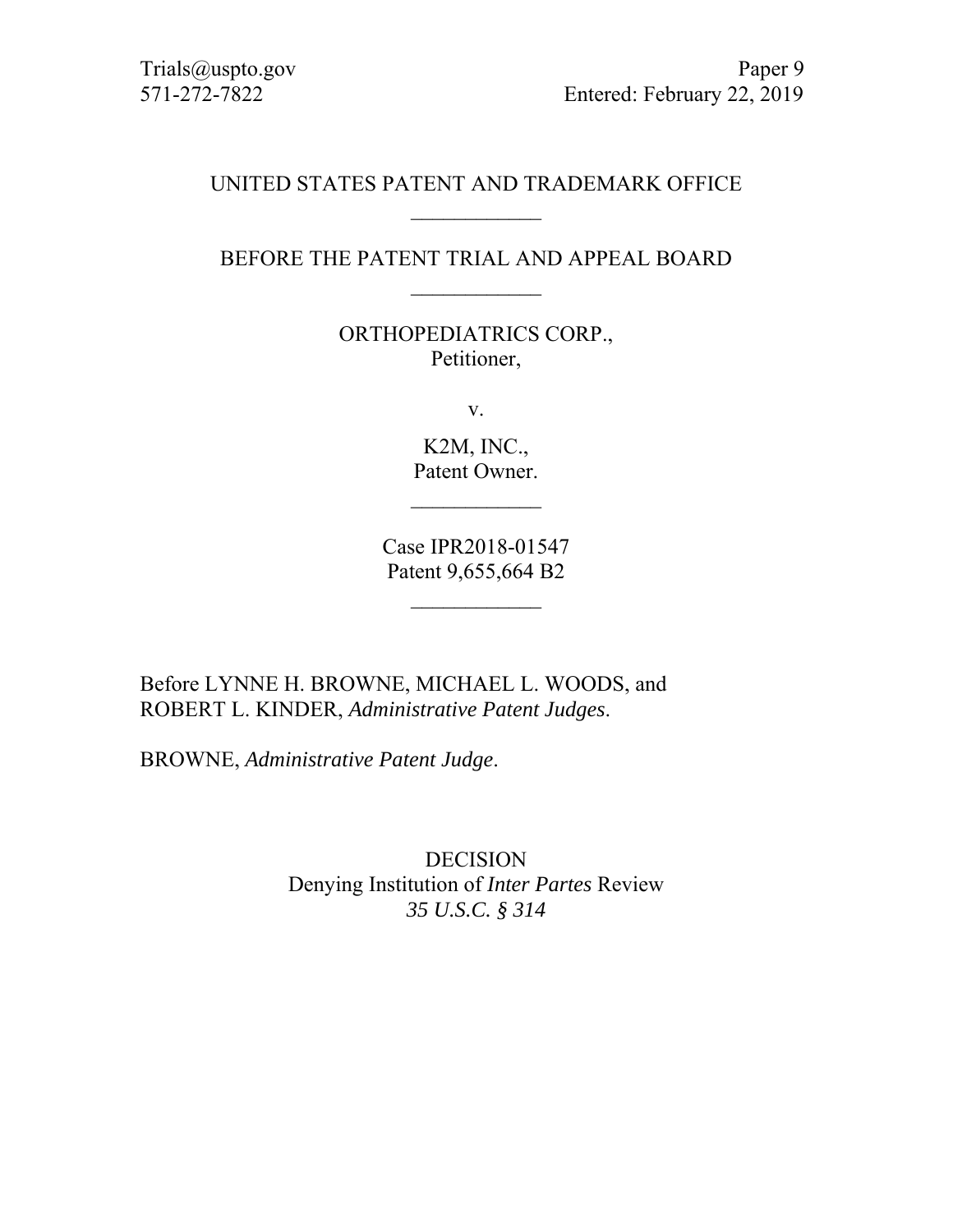### I. INTRODUCTION

OrthoPediatrics Corp. ("Petitioner"), on August 21, 2018, filed a Petition to institute *inter partes* review of claims 1, 3, 5, 6, 8–10, 12, and 15–19 of U.S. Patent No. 9,655,664 B2 ("the '664 patent"). Paper 1 ("Pet."). K2M, Inc. ("Patent Owner") filed a Preliminary Response to the Petition on November 29, 2018. Paper 6 ("Prelim. Resp.").

Under 35 U.S.C. § 314(a), an *inter partes* review may not be instituted unless the Petition "shows that there is a reasonable likelihood that the petitioner would prevail with respect to at least 1 of the claims challenged in the petition." For the reasons stated below, we determine that Petitioner has not established a reasonable likelihood that it would prevail in showing the unpatentability of at least one claim of the '664 patent. Accordingly, we do not institute an *inter partes* review.

### *A. Related Proceedings*

Petitioner indicates that the '664 patent is the subject of *K2M, Inc. v. OrthoPediatrics Corp. & OrthoPediatrics US Distribution Corp.*, Case No. 1:17-cv-00061-GMS (D. Del.). Pet. 1. Petitioner further indicates that the '664 patent is related to U.S. Patent No. 9,532,816 ("the '816 patent") which is also the subject of the district court litigation.

Petitioner concurrently filed two other petitions requesting *inter partes* review challenging claims 1, 3, 5, 6, 8–10, 12, and 15–19 of the '664 patent. IPR2018-01546; IPR2018-01548.

We note that the '816 patent is the patent at issue in *inter partes* review proceedings IPR2018-00429 and IPR2018-00521. As the '664 patent is a divisional of the '816 patent, these patents share the same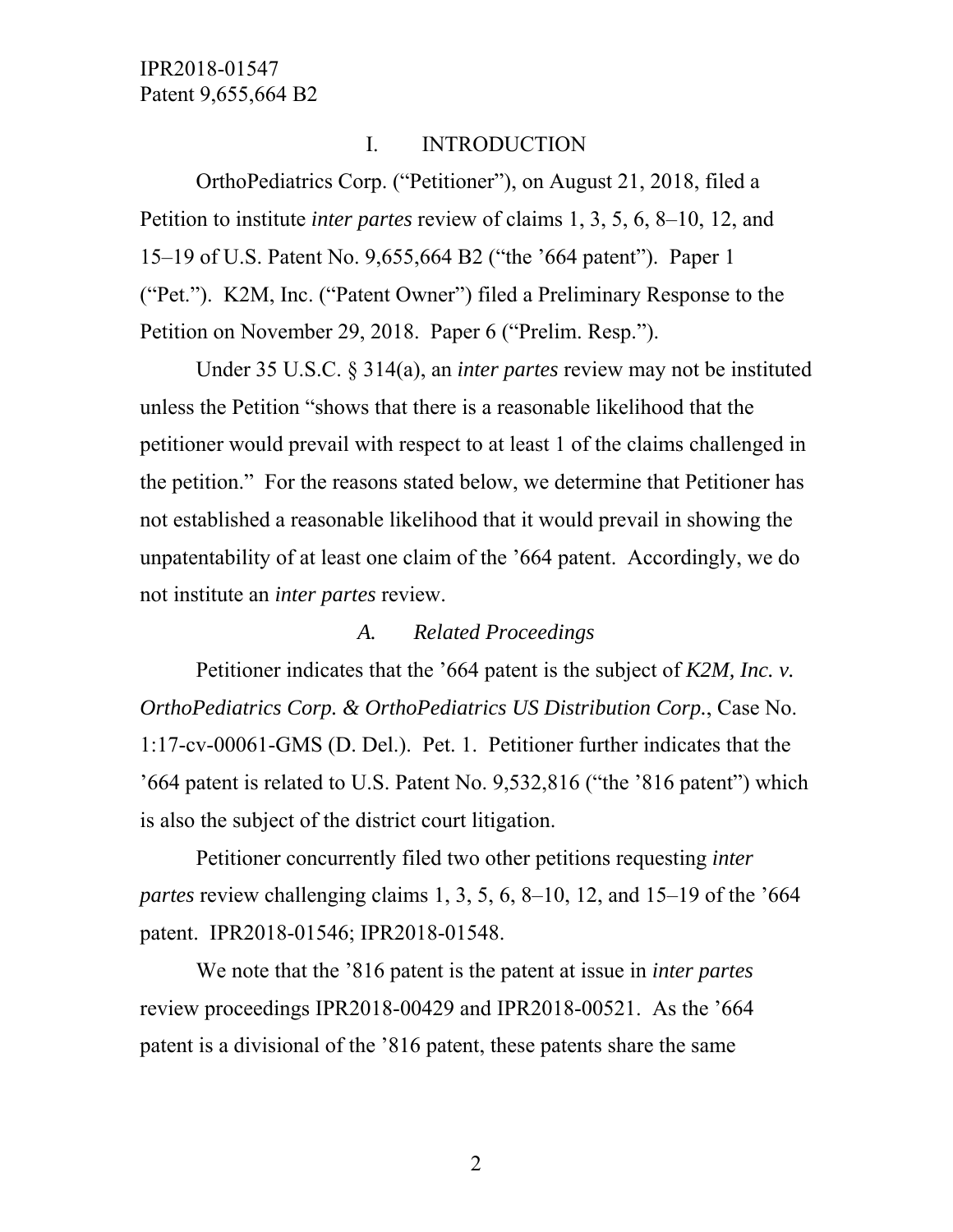Specification. Accordingly, IPR2018-00429 and IPR2018-00521 are also related proceedings.

### *B. The '664 Patent*

The '664 patent is directed "to devices for stabilizing and fixing the bones and joints of the body." Ex. 1001, 1:18–19. Particularly, "the present invention relates to a manually operated device capable of reducing a rod into position in a rod receiving notch in the head of a bone screw with a controlled, measured action." *Id.* at 1:20–22. The device described in the '664 patent achieves this objective by grasping "the head of a bone screw and reduc[ing] a rod into the rod receiving recess of the bone screw using a single manual control that can be activated in a controlled and measured manner." *Id.* at 2:25–28.

Figure 4 reproduced below illustrates the device:

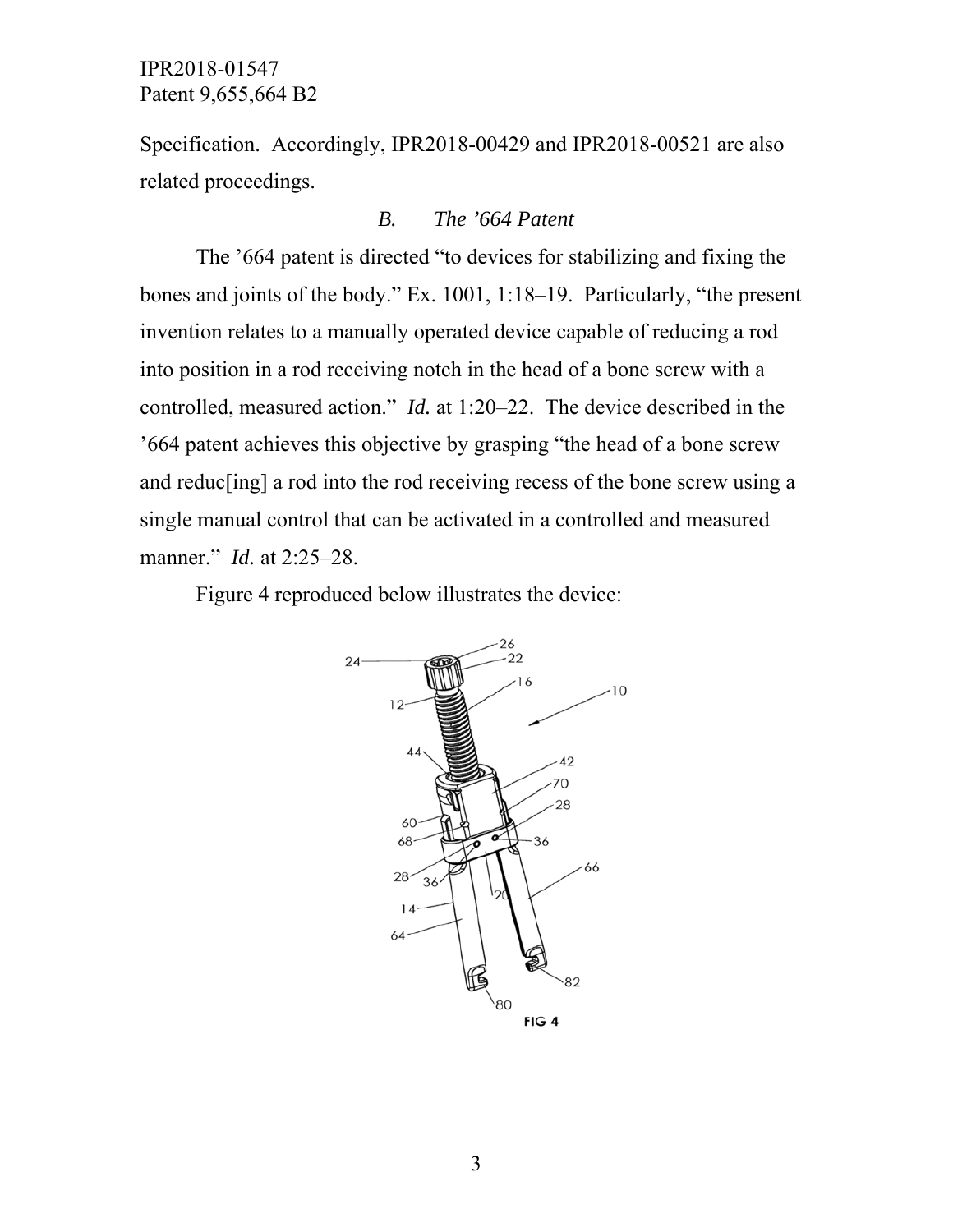Figure 4 is an isometric view of the rod reducing device with the screw jack mechanism fully retracted and the two elongated grasping members in an open configuration. Ex. 1001, 3:29–32.

The '664 patent explains:

The device . . . is a rod reduction device capable of reducing a rod into position in a rod receiving notch in the head of a bone screw with a controlled, measured action. The device is an elongated rod reduction device 10 that includes a screw jack mechanism 12 moveably engaged with an elongated grasping fork assembly 14. The screwjack mechanism 12 includes an elongated threaded screw shaft 16 that terminates at its most proximal end with a controlling member 18 and terminates at its most distal end with a rod contact member 20.

*Id.* at 3:65–4:7.

### *C. Illustrative Claim*

Petitioner challenges claims 1, 3, 5, 6, 8–10, 12, and 15–19 of the

'664 patent. Claims 1, 8, 12, and 17 are independent. Representative claim 1 is reproduced below:

1. A method of advancing a rod into a housing of a bone anchor comprising:

coupling a rod reducing device to a bone anchor, the bone anchor having a rod-receiving housing and a bone engaging shaft extending therefrom, the rod reducing device including:

a rotatable member,

a rod contact member positioned at a distal end of the rotatable member, and

a body including first and second elongated grasping members extending therefrom, each of the first and second elongated grasping members having a screw grasping element, the rotatable member threadably coupled with the body, the first and second elongated grasping members defining a plane, the rotatable member and the rod contact member movable within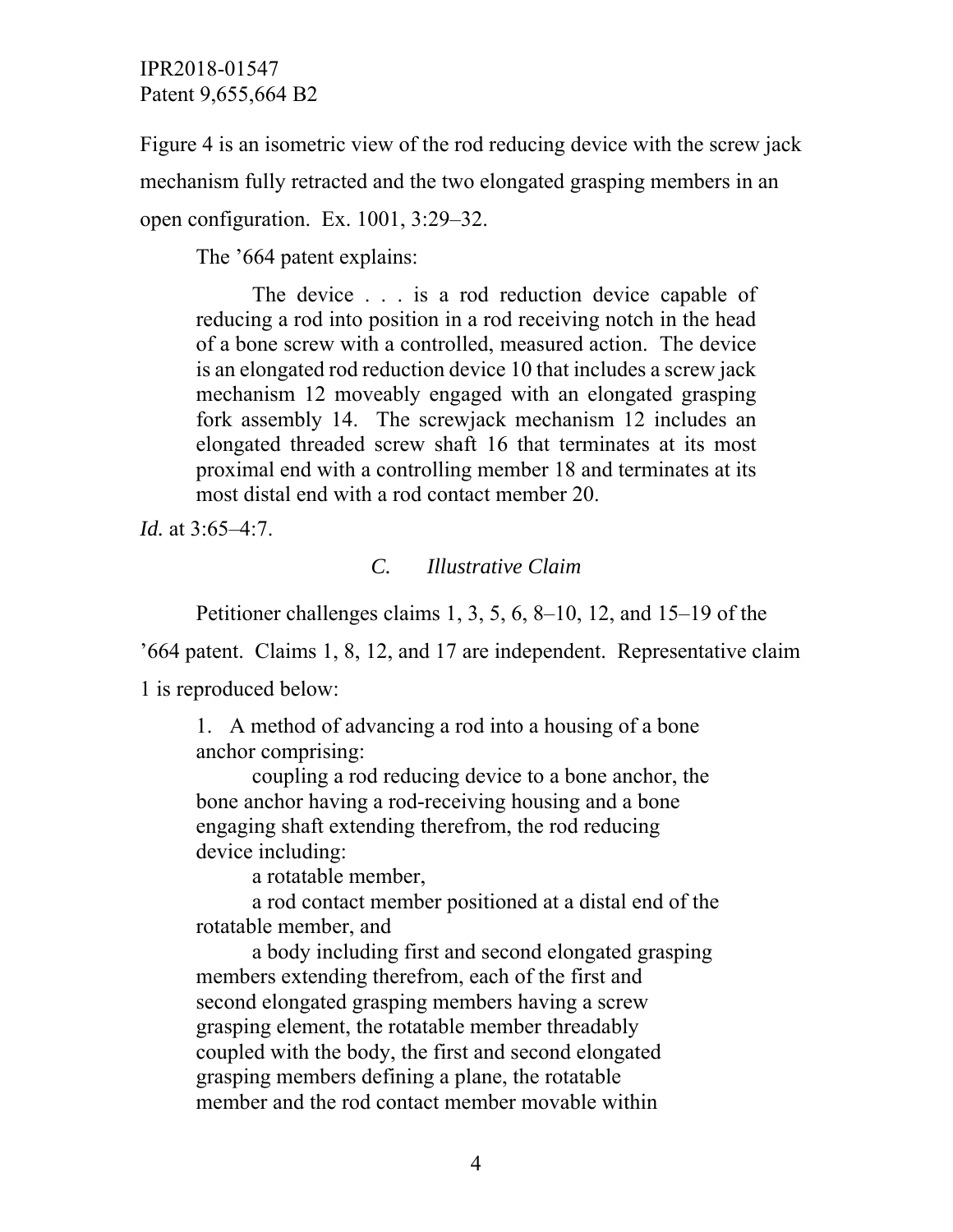the plane;

securing the rod reducing device to the bone anchor by engaging the first and second elongated grasping members with the rod-receiving housing so that the rod receiving housing is disposed between the first and second elongated grasping members; and

rotating the rotatable member thereby causing the rod contact member to move relative to the body within the plane to advance a rod disposed between the first and

second elongated grasping members toward the rod-receiving housing.

Ex. 1001, 8:9–35.

### *D. References Relied Upon*

The Petitioner relies in relevant part on the following references

(Pet. 3):

| Name    | Reference                                   | Ex. No. |
|---------|---------------------------------------------|---------|
| Whipple | US 2006/0293692 A1, published Dec. 28, 2006 | 1117    |
| Runco   | US 2006/0079909 A1, published Apr. 13, 2006 | 1118    |

*E. The Asserted Grounds of Unpatentability* 

Petitioner asserts the challenged claims are unpatentable on the

following grounds:

| Reference(s)      | <b>Basis</b> | $Claim(s)$ challenged                   |  |
|-------------------|--------------|-----------------------------------------|--|
| Whipple           | \$102(e)     | $1, 3, 5, 6, 8\n-10, 12,$ and $15\n-19$ |  |
| Runco             | \$102(b)     | $1, 3, 5, 6, 8\n-10, 12,$ and $15\n-19$ |  |
| Whipple and Runco | $\S 103(a)$  | 6, 9, 15, and $17-19$                   |  |

Pet. 3. Petitioner supports its challenge with the Declaration of Ottie Pendleton, dated August 21, 2018 ("Pendleton Declaration") (Ex. 1116).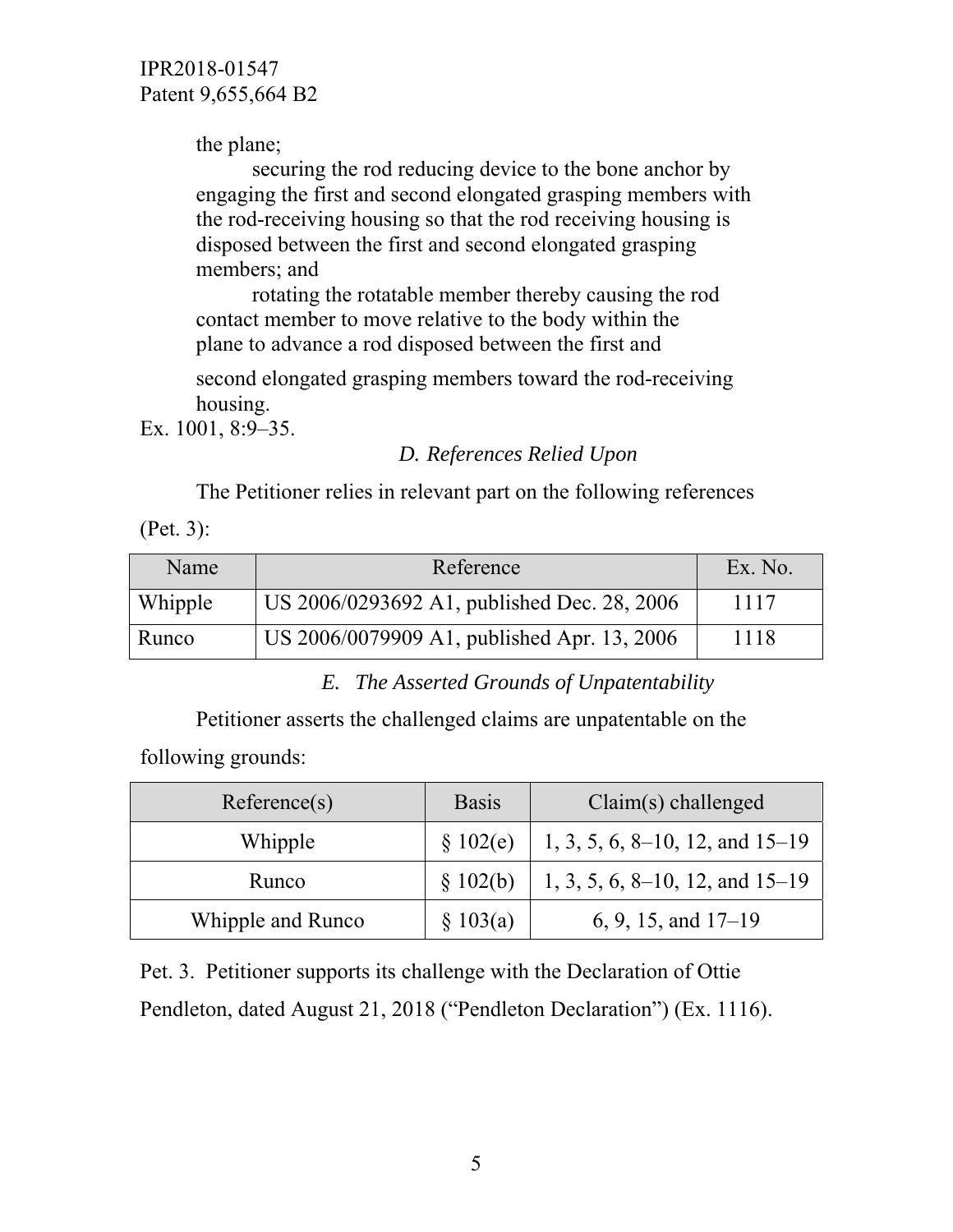### II. ANALYSIS

Petitioner contends that no "specific claim term of the Challenged Claims requires construction for the purposes of this petition." Pet. 4. On the other hand, Patent Owner asserts that the '"grasping members" limitation and "extending through the housing" should be construed. Prelim. Resp. at 10–11.

In related proceedings IPR2018-00429 and IPR2018-00521, we construed the claim limitation "extending through the housing," found in the claims of the '816 patent at issue in those proceedings, but did not construe the "grasping members" limitation. *OrthoPediatrics Corp. v. K2M, Inc.*, IPR2018-00429, Paper 8, 6; IPR2018-00521, Paper 8, 8 (PTAB June 28, 2018). In those proceedings, we did not construe the "grasping members" limitation because it was not in controversy. *Id.* In this proceeding, similar limitations directed to grasping members are at issue and their construction is necessary to resolve the controversy.

# *A. Petitioner's claim construction of the limitations reciting grasping members*

In the related District Court proceedings, Petitioner urged the District Court to construe "[b]oth '*grasping members* configured to grasp . . .' and 'first and second elongated *grasping members*' . . . to invoke means-plusfunction claiming under pre-AIA 35 U.S.C. § 112, ¶ 6." Ex. 1109, 5. The District Court agreed and interpreted these limitations as means-plusfunction limitations. Ex. 1111, 1. Specifically, the District Court determined the claimed function to be "grasping a portion of a bone anchor" and the structure corresponding to this function to be "grasping members 64, 66; grasping elements 80, 82; and "rod contact member 20." *Id.* These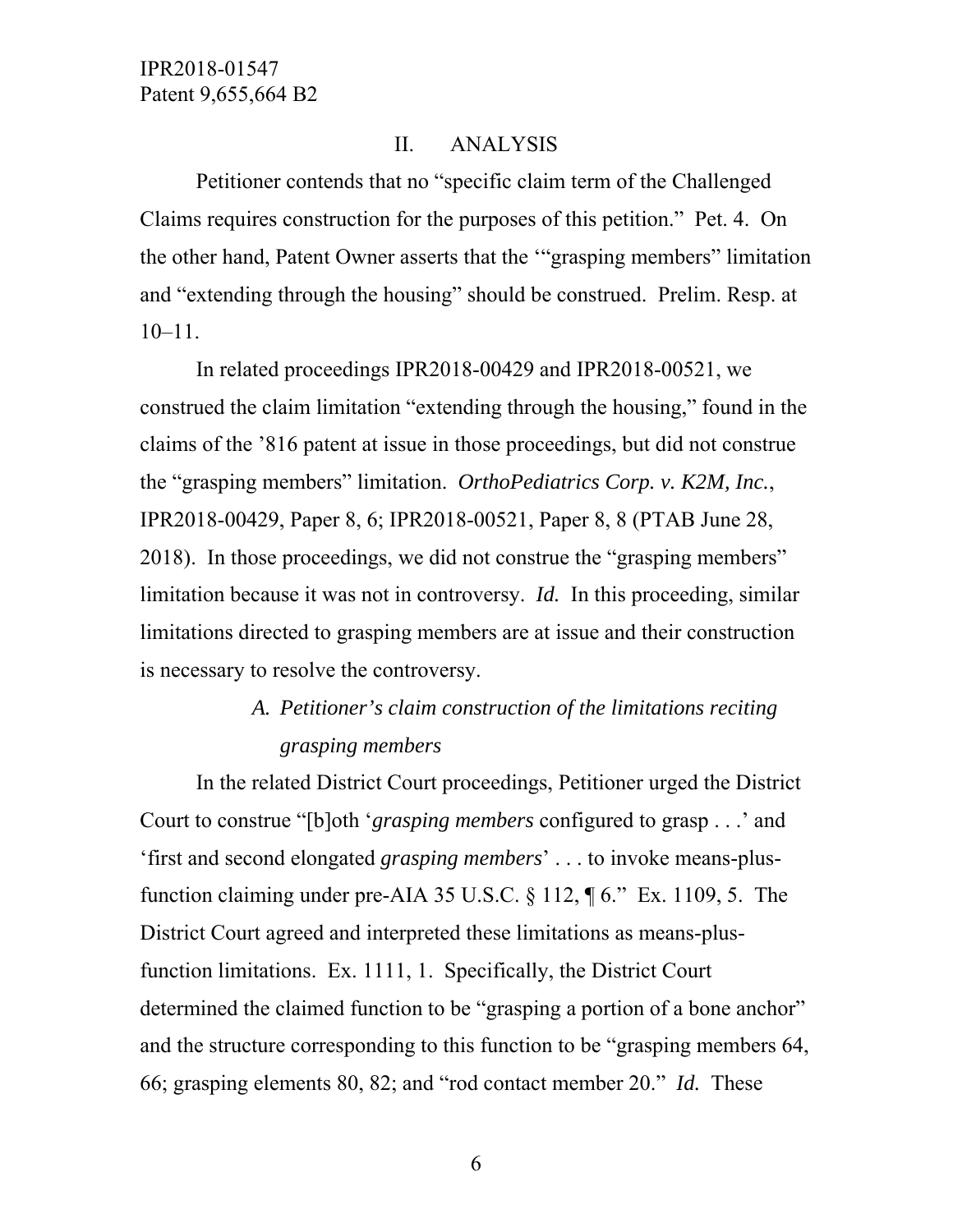limitations appear in claim 16 and claims 8, 12, and 17, respectively, of the '816 patent. They are similar to the "grasping members" limitations at issue in this proceeding.

In contrast, after acknowledging that the "grasping members" limitations at issue in this proceeding are "nearly identical to the terms and phrases of the claims challenged in IPR2018-00429 and IPR2018-00521," Petitioner asserts that "the Board need not and should not construe [these limitations]." Pet. 5 (citing *Vivid Techs., Inc. v. Am. Sci. & Eng'g, Inc*., 200 F.3d 795, 803 (Fed. Cir. 1999). Then Petitioner submits that "[i]n essence, this petition is based on the claim constructions urged by Patentee in the related district court litigation." *Id.*

In support of this submission, Petitioner argues that "[a]lthough Petitioner sought narrower claim constructions in the district court proceedings, the Federal Circuit has observed that the broadest reasonable interpretation of a claim term is often broader than the term's construction under the *Phillips* standard." Pet. 5 (citing *e.g*., *Facebook, Inc. v. Pragmatus AV, LLC*, 582 Fed. Appx. 864, 869 (Fed. Cir. 2014). Petitioner further argues that "as the Board recognizes, '[o]ur rules do not require positions consistent with related cases in different fora. Our rules require that the parties identify related matters. Various reasons may justify inconsistencies among fora, including differing legal or evidentiary standards, a change in litigation strategy, or a change in position.'" *Id.* (citing *Caterpillar Inc. v. Wirtgen America, Inc.*, IPR2017-02185, Paper 7, at 11 (PTAB May 3, 2018) (internal citation omitted)).

Petitioner further argues that "[w]ith respect to potential means-plusfunction limitations, no Challenged Claim contains the word 'means.' As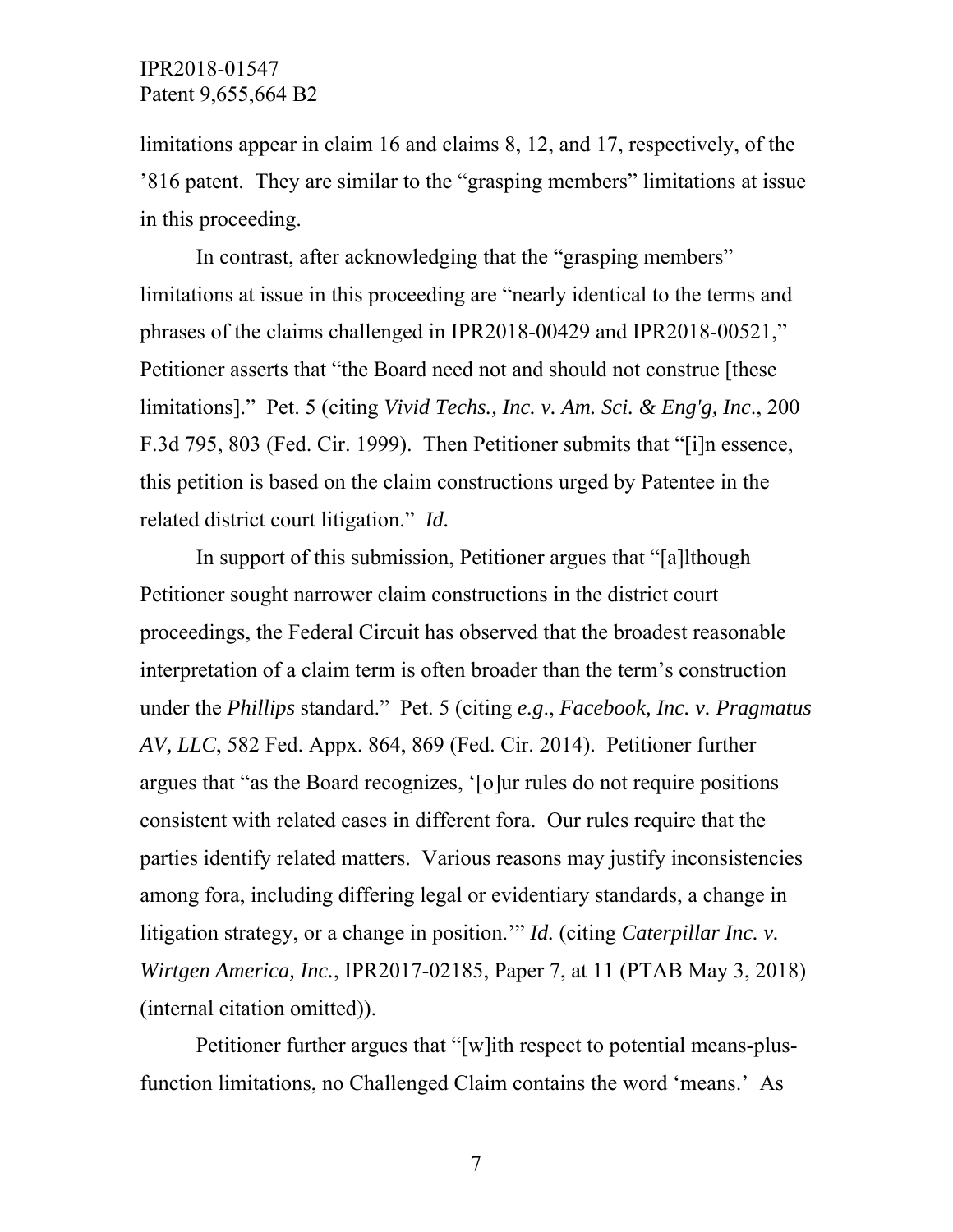such, there is a presumption that none of the Challenged Claims invoke 35 U.S.C. § 112, ¶ 6." Pet. 6 (citing *Williamson v. Citrix Online, LLC*, 792 F.3d 1339, 1348 (Fed. Cir. 2015). Petitioner, states that "Patentee has not requested any construction under  $\S 112$ ,  $\P 6$ , and Petitioner has no reason to believe that Patentee will do so now." *Id.* Petitioner concludes that "[t]he Board, therefore, need not and should not construe any terms or phrases under § 112, ¶ 6." *Id.* (citing *Vivid Techs.*, 200 F.3d at 803 ("only those terms need be construed that are in controversy")).

Upon receipt of Patent Owner's Preliminary Response, discussed below, which explicitly argues that the claim limitations "first and second elongated grasping members" (claim 1) and "first and second grasping members configured to grasp a portion of the bone anchor therebetween" (claims 8, 12, and 17) should be construed as means-plus-function limitations, Petitioner did not request further briefing with respect to claim construction under § 112, ¶ 6. *See* Prelim. Resp. 11–12.

# *B. Patent Owner's claim construction of the limitations directed to grasping members*

Patent Owner urges us to adopt the District Court's claim construction of the limitations directed to grasping members because Petitioner argued for this claim construction in the related District Court litigation. *See*  Prelim. Resp. 11–12. Patent Owner summarizes the District Court's analysis and argues that "[e]ven under the BRI [(broadest reasonable interpretation)] standard, 'the PTO may not disregard the structure disclosed in the specification corresponding to [means-plus-function] language when rendering a patentability determination."' *Id.* at 16 (citing *In re Donaldson*, 16 F.3d 1189, 1194–95 (Fed. Cir. 1994) (*en banc*).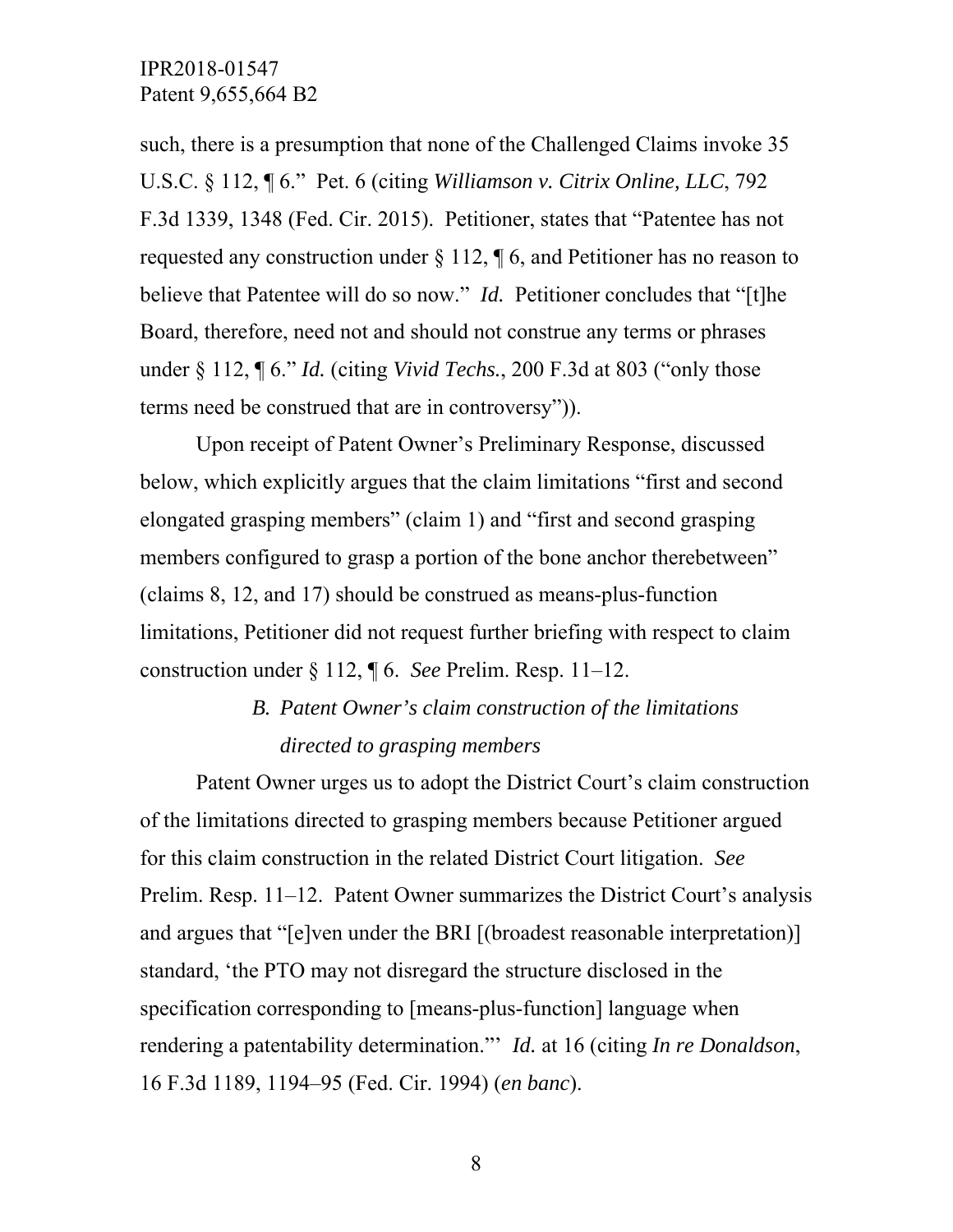### *C. Insufficiency of Petition*

In prior related proceedings IPR2018-00429 and IPR2018-00521, construction of similar limitations directed to grasping members was not necessary, because even though Patent Owner proposed claim constructions for those limitations, they were not in controversy. *OrthoPediatrics Corp. v. K2M, Inc.*, IPR2018-00429, Paper 8, 6; IPR2018-00521, Paper 8, 8 (PTAB June 28, 2018). In this proceeding, however, the construction of the limitations directed to grasping members is at issue. *See*, *e.g.*, Prelim. Resp. 34 (arguing that Whipple does not disclose these limitations). Accordingly, in order to resolve the controversy, we must construe these limitations.

Our Rules specifically require that a petition for *inter partes* review set forth how each challenged claim is to be construed. *See* 37 C.F.R. § 42.104(b)(3). As discussed above, Petitioner's contentions are limited to how the claim limitations at issue *should not be construed*. *See* Pet. 4–6. Petitioner does not set forth how the limitations directed to grasping members should be construed. Rather, "Petitioner does not believe any specific claim term of the Challenged Claims requires construction for the purposes of this petition and that every claim term should be given its 'broadest reasonable construction in light of the specification.'" Pet. 4. Alternatively, Petitioner states that "this petition is based on the claim constructions urged by Patentee in the related district court litigation." *Id.* at 5. Petitioner's positions, however, do not set forth what the broadest reasonable interpretation of the limitations directed to grasping members is or set forth Patent Owner's position in the related District Court litigation.

"Although" we recognize "there is no *per se* rule against negative constructions, *see Amgen Inc. v. Hoechst Marion Roussel, Inc.*, 314 F.3d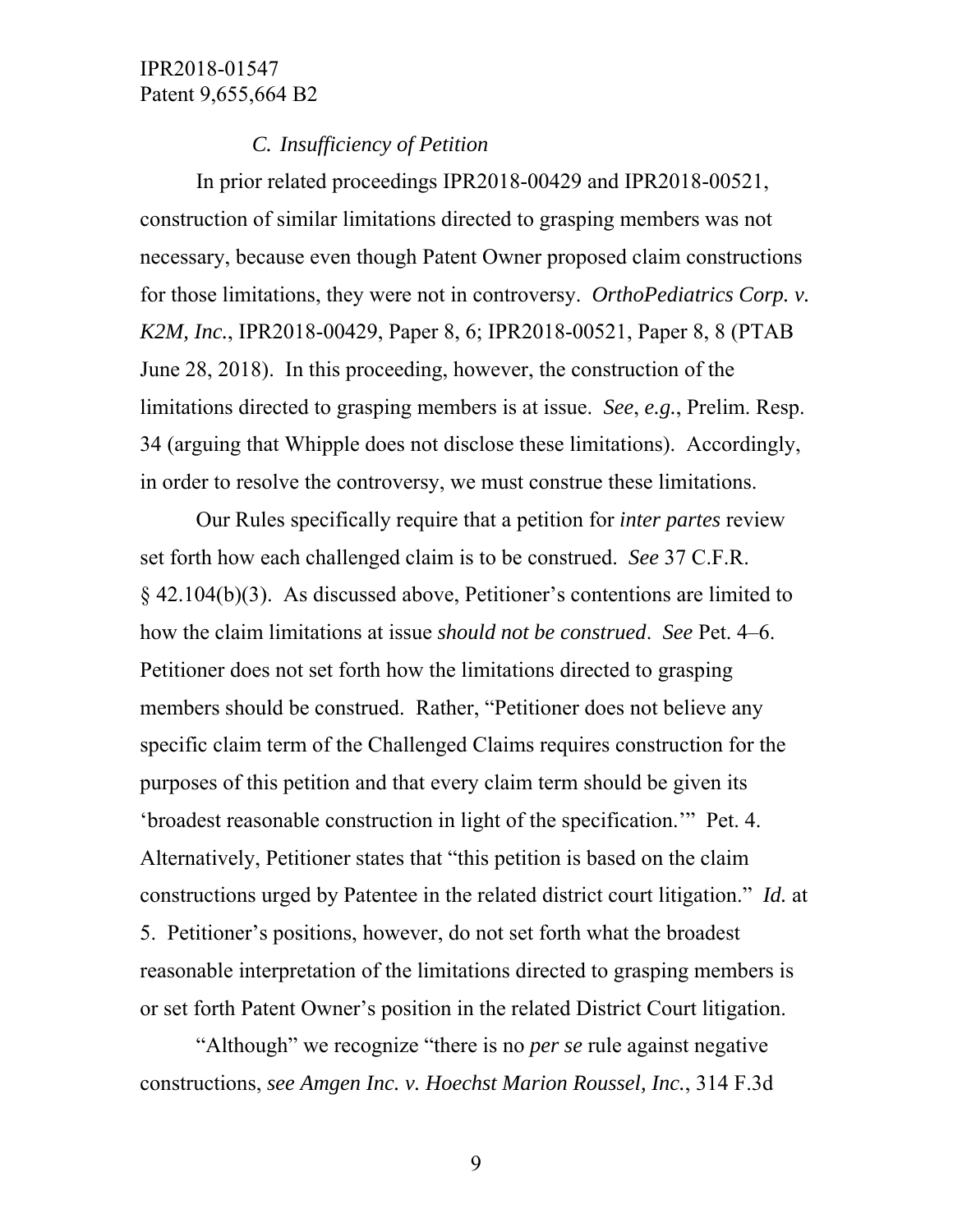1313, 1329 (Fed. Cir. 2003)," our rules place an affirmative burden on petitioners to "set forth: . . . How the challenged claim is to be construed." *Medicines Co. v. Mylan, Inc.*, 853 F.3d 1296, 1308 (Fed. Cir. 2017); 37 C.F.R.  $\S$  42.104(b)(3). This burden continues by requiring petitioners to adequately explain "[h]ow the *construed* claim is unpatentable." 37 C.F.R. § 42.104(b)(4) (emphasis added). As explained below, the Petition fails to identify how the challenged claims are to be construed and applied to the prior art, and Petitioner also takes conflicting positions between this proceeding and the related district court litigation. Specifically, in the related district court litigation, Petitioner advocated that the limitations directed to grasping members be subject to means-plus-function claim construction. Ex. 1111, 1. Given Petitioner's prior factual and legal positions as to these limitations being subject to § 122 ¶ 6, Petitioner should have known that the question of whether or not the limitations directed to grasping members are means-plus-function limitations was likely to be at issue in this proceeding. Accordingly, Petitioner should have either provided reasons why these limitations are not governed by 35 U.S.C. § 112 ¶ 6, or Petitioner should have provided an explicit claim construction as required by our rules. Because of the unique circumstances of this proceeding, where Petitioner advocated for a different claim construction in the related district court litigation, we determine that construction of the claim terms in dispute is necessary for the resolution of issues before us. Lacking such claim construction, the Petition fails to comply with 37 C.F.R.  $§$  42.104(b)(3).

Petitioner's failure to provide a claim construction is, in this instance, further compounded by the fact that Petitioner takes an inconsistent position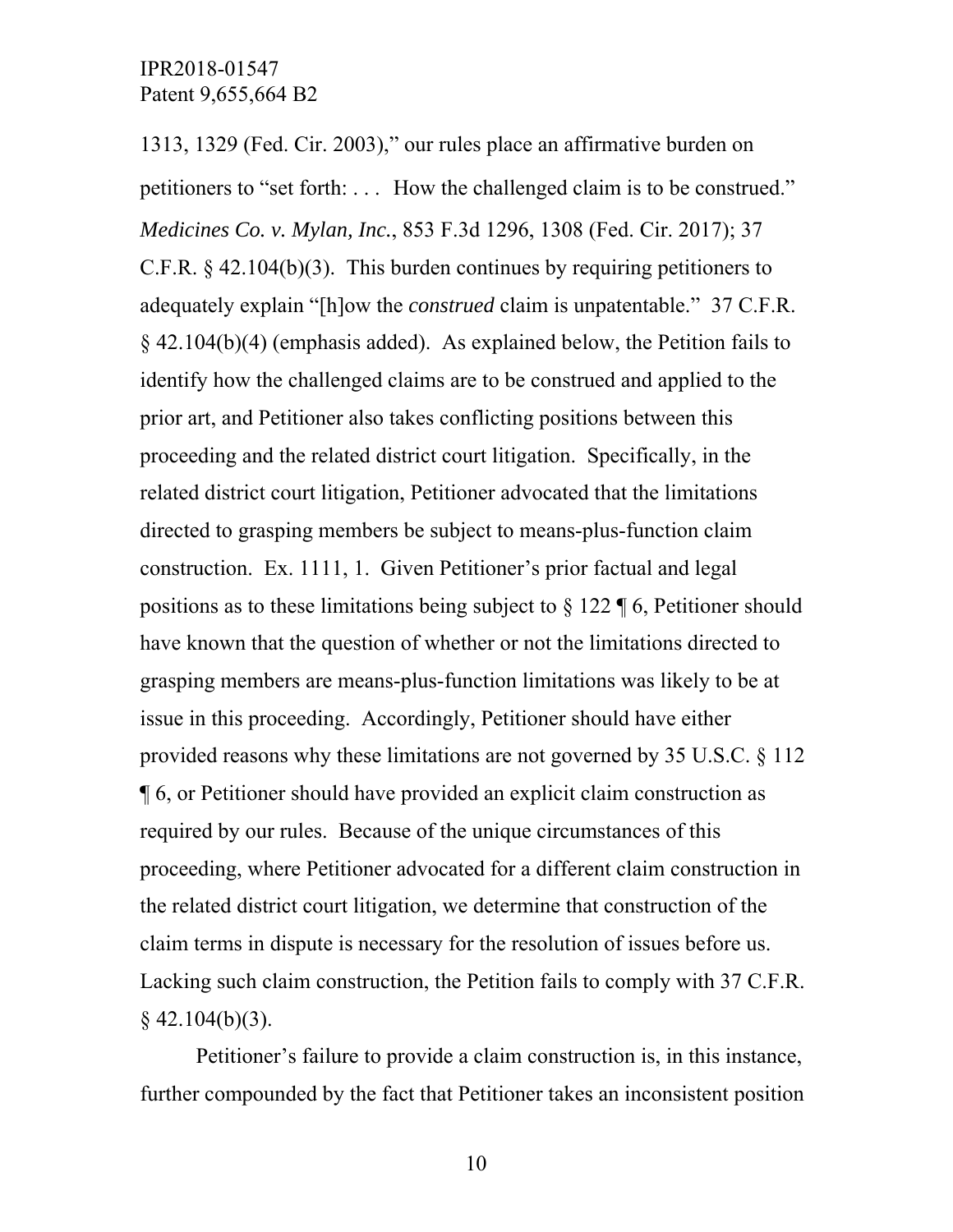before the District Court, and the key limitations at issue have also tentatively been construed by the District Court as requested by Petitioner in that proceeding. As noted by Petitioner, our claim construction has generally been informed by a district court's claim construction, and we will continue to consider decisions of other tribunals construing claim terms at issue. Pet. 6; *see also* "Changes to the Claim Construction Standard for Interpreting Claims in Trials Proceedings Before the Patent Trial and Appeal Board," 83 Fed. Reg. 51340, 51355 (Oct. 11, 2018) ("The PTAB will consider prior claim constructions from courts or the ITC, if timely made of record, and give them appropriate weight.") (effective Nov. 13, 2018, for newly filed proceedings). Keeping in mind that Petitioner has the burden to show a reasonable likelihood of prevailing in showing that at least one claim is unpatentable, it is incumbent upon Petitioner to address substantively the District Court's claim construction of a limitation when construction of that limitation is likely to be a focal point of the *inter partes* review proceeding. By failing to reconcile its proffered claim construction here with its very different construction proffered in District Court—which the District Court agreed with—Petitioner fails to satisfy this burden.

#### III. CONCLUSION

Petitioner does not set forth a claim construction for the limitations directed to grasping members. By failing to set forth such a claim construction, the Petition does not show how the challenged claims are to be construed in accordance with 37 C.F.R. § 42.104(b)(3), and also does not show how, as so construed, they are unpatentable under the statutory grounds identified in the Petition. *See* 37 C.F.R. § 42.104(b)(4). Accordingly, Petitioner has not established a reasonable likelihood that it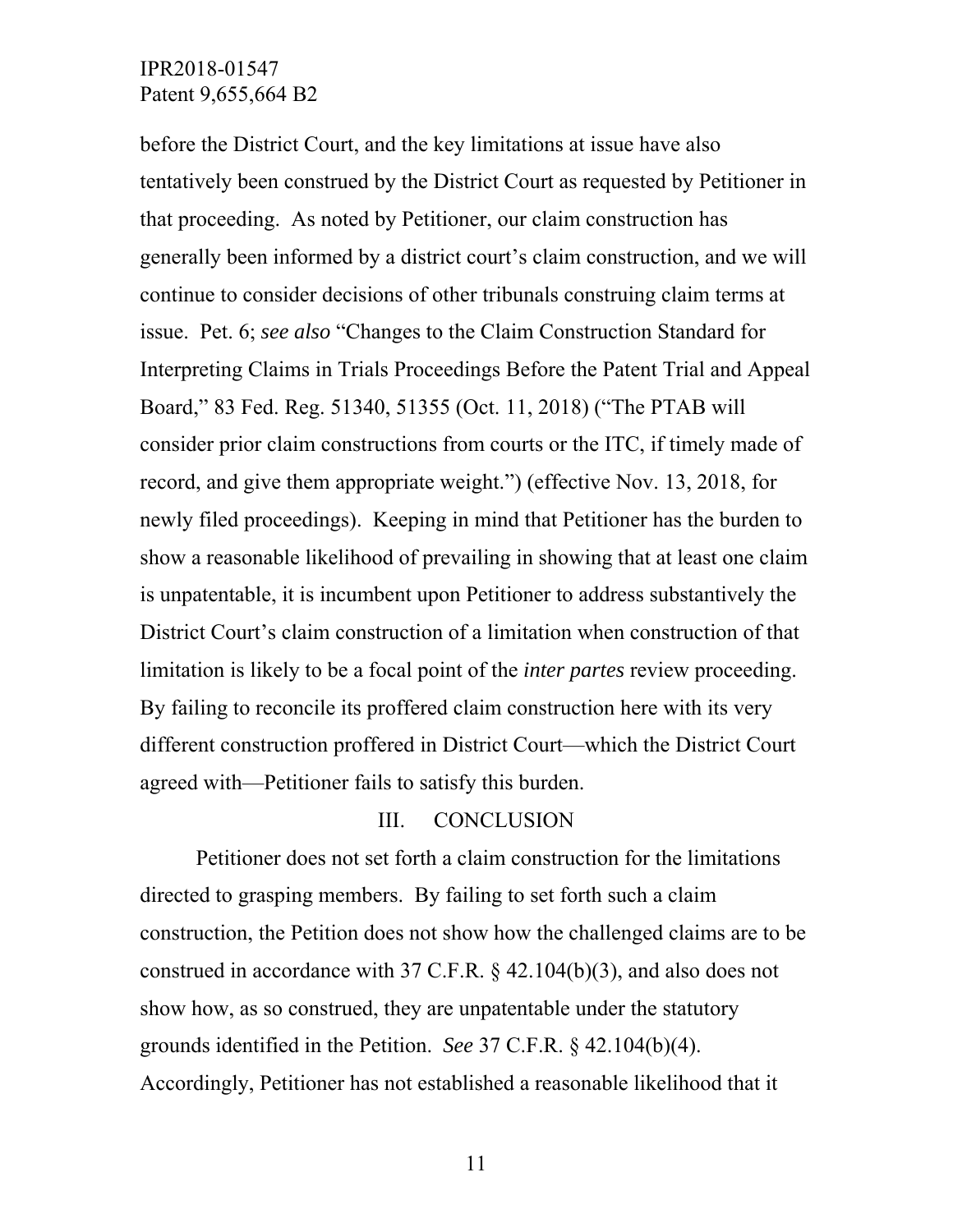would prevail in showing the unpatentability of claims 1, 3, 5, 6, 8–10, 12, and 15–19 of the '664 patent.

## IV. ORDER

Accordingly, it is:

ORDERED that the Petition is *denied* as to the challenged claims of the '664 patent; and

FURTHER ORDERED that no *inter partes* review is instituted.